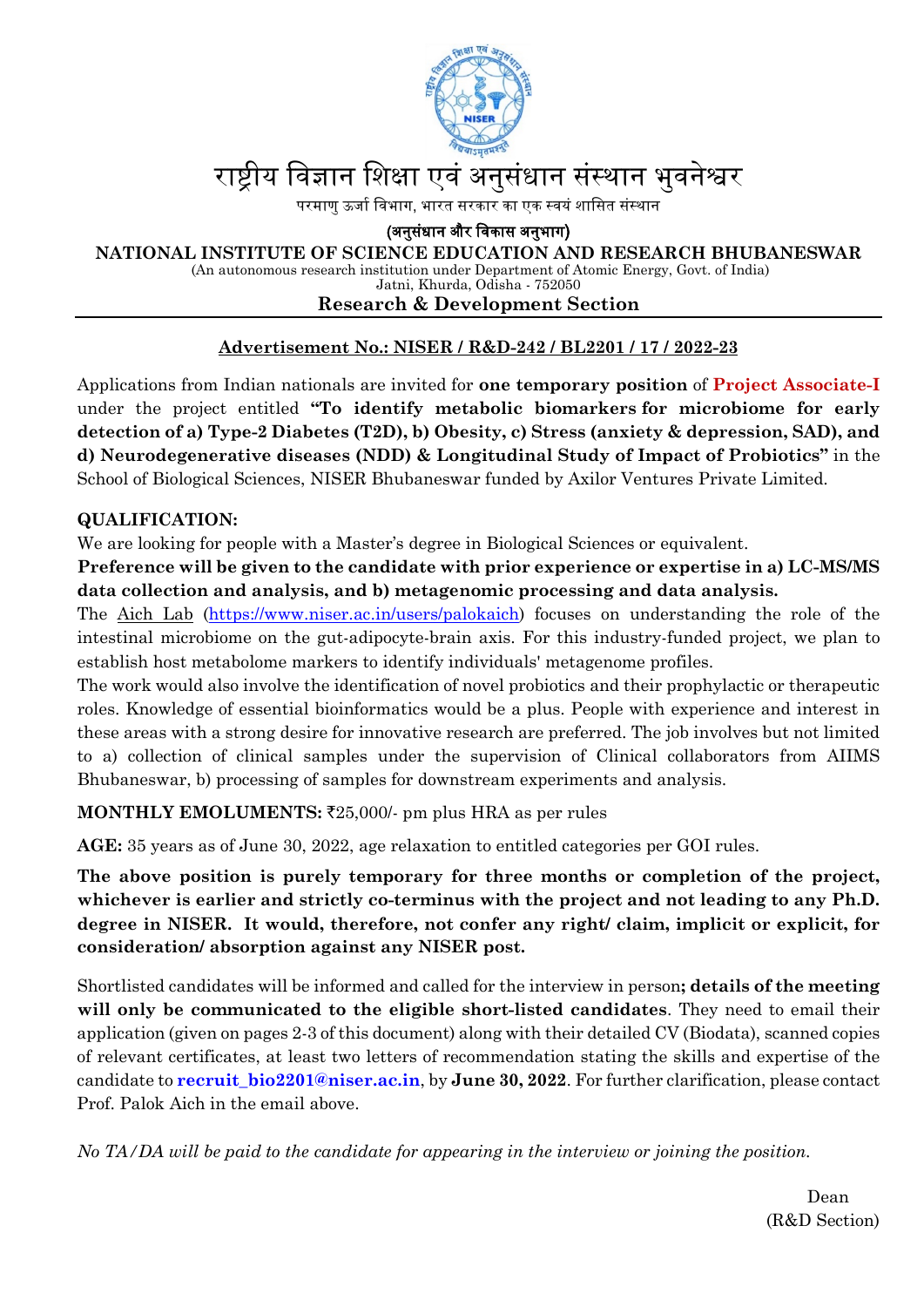

# राष्ट्रीय विज्ञान शिक्षा एवं अनुसंधान संस्थान भुवनेश्वर

.<br>परमाणु ऊर्जा विभाग, भारत सरकार का एक स्वयं शासित संस्थान

(अनुसंधान और िवकास अनुभाग)

**NATIONAL INSTITUTE OF SCIENCE EDUCATION AND RESEARCH BHUBANESWAR**

(An autonomous research institution under Department of Atomic Energy, Govt. of India) Jatni, Khurda, Odisha - 752050

### **Research & Development Section**

\_\_\_\_\_\_\_\_\_\_\_\_\_\_\_\_\_\_\_\_\_\_\_\_\_\_\_\_\_\_\_\_\_\_\_\_\_\_\_\_\_\_\_\_\_\_\_\_\_\_\_\_\_\_\_\_\_\_\_\_\_\_\_\_\_\_\_\_\_\_\_\_\_\_\_\_\_\_\_\_\_\_\_\_\_\_\_\_\_

िवज्ञापन संख्या : **NISER / R&D-242 / BL2201 / 17 / 2022-23** भर्ती के लिए आवेदन पत्र

Application for recruitment to the post of **Project Associate - I**

*Paste your recent colour passport photograph*

1. पूरा नाम (स्पष्ट अक्षरों में) | Full Name (In Block Letters):

|                                                                                                                          | 2.   पिता / पति का नाम     Father's / Husband's Name:____________________________ |                                                                                                                       |  |  |  |  |  |
|--------------------------------------------------------------------------------------------------------------------------|-----------------------------------------------------------------------------------|-----------------------------------------------------------------------------------------------------------------------|--|--|--|--|--|
|                                                                                                                          | 3. जन्मतिथि   Date of Birth                                                       | <u> 1989 - Johann John Stone, mars et al. (</u>                                                                       |  |  |  |  |  |
|                                                                                                                          | 4. उम्र   Age as on (दिनांक 30.06.2022)                                           | <u> 1989 - Jan Samuel Barbara, margaret e</u>                                                                         |  |  |  |  |  |
|                                                                                                                          | $5.$ ायत्राचार के लिए डाक का पता                                                  | <u> 1989 - Johann Harry Harry Harry Harry Harry Harry Harry Harry Harry Harry Harry Harry Harry Harry Harry Harry</u> |  |  |  |  |  |
|                                                                                                                          | Postal Address for Correspondence                                                 |                                                                                                                       |  |  |  |  |  |
|                                                                                                                          |                                                                                   |                                                                                                                       |  |  |  |  |  |
|                                                                                                                          |                                                                                   |                                                                                                                       |  |  |  |  |  |
| 6. स्थाई पता   Permanent Address                                                                                         |                                                                                   |                                                                                                                       |  |  |  |  |  |
|                                                                                                                          |                                                                                   |                                                                                                                       |  |  |  |  |  |
|                                                                                                                          |                                                                                   |                                                                                                                       |  |  |  |  |  |
|                                                                                                                          |                                                                                   |                                                                                                                       |  |  |  |  |  |
|                                                                                                                          | 7. (a)  कॉन्टैक्ट नं   Contact No.                                                |                                                                                                                       |  |  |  |  |  |
|                                                                                                                          | (b) ई-मेल   E-mail                                                                | <u> 1989 - Johann Harry Harry Harry Harry Harry Harry Harry Harry Harry Harry Harry Harry Harry Harry Harry Harry</u> |  |  |  |  |  |
| 8. क्या अ.जा./ अ.ज.जा./अ.पि.व./ शा.वि. में आते हैं ?                                                                     |                                                                                   |                                                                                                                       |  |  |  |  |  |
|                                                                                                                          | Whether belongs to SC/ST/OBC/PWD                                                  |                                                                                                                       |  |  |  |  |  |
| (जाति प्रमाण-पत्र का नकल संलग्न किया जावे   Copy of Caste Certificate to be enclosed)                                    |                                                                                   |                                                                                                                       |  |  |  |  |  |
|                                                                                                                          | 9. क्या CSIR-UGC NET / GATE में योग्य हैं ?                                       | <u> 1989 - Johann Barbara, martin amerikan basar dan basa dan basar dalam basa dalam basa dalam basa dalam basa </u>  |  |  |  |  |  |
| Whether CSIR-UGC NET / GATE qualified?<br>(प्रमाण-पत्र का नकल संलग्न किया जावे   Copy of the Certificate to be enclosed) |                                                                                   |                                                                                                                       |  |  |  |  |  |
|                                                                                                                          | Page 2 of 3                                                                       |                                                                                                                       |  |  |  |  |  |